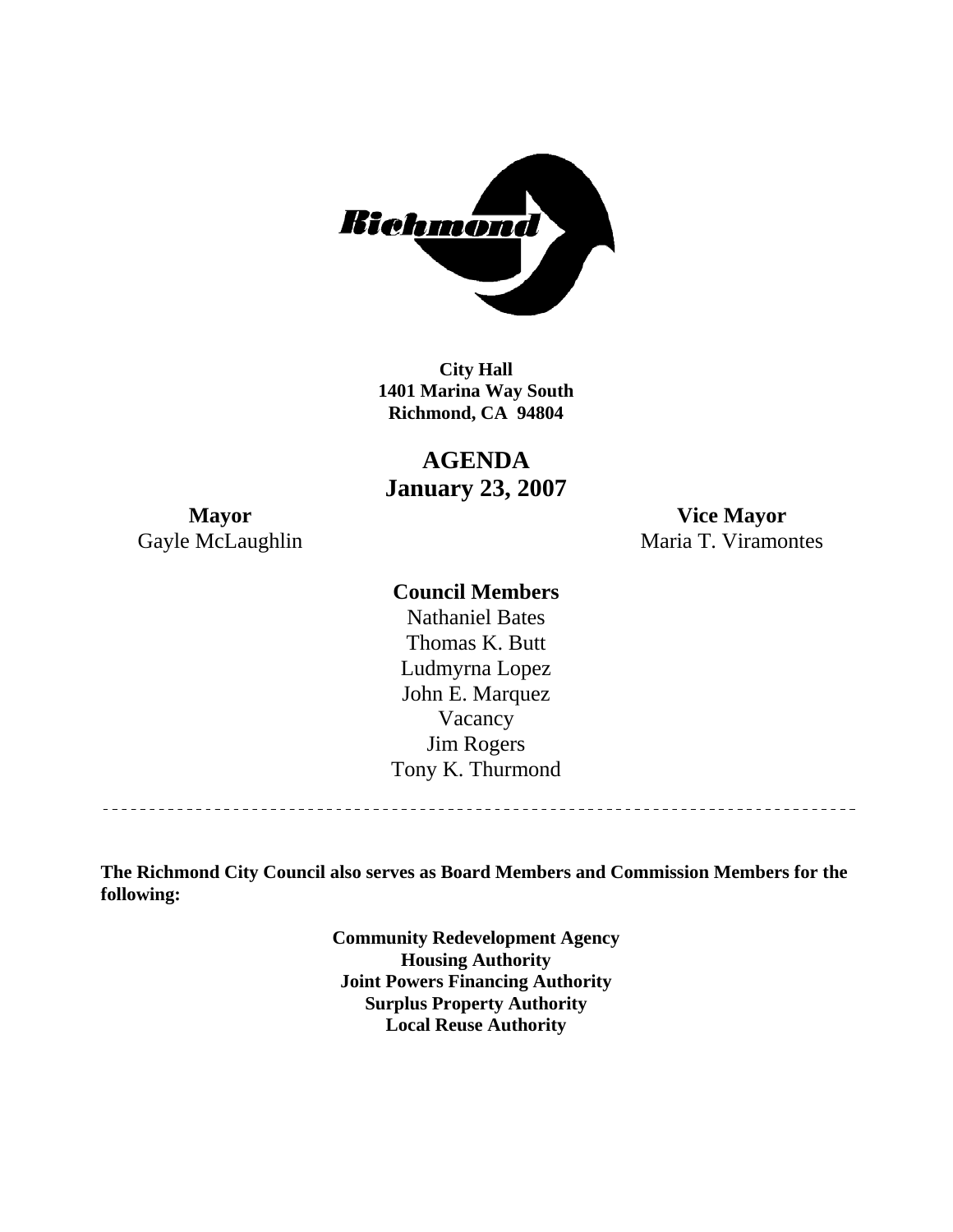# **MEETING PROCEDURES**

The City of Richmond encourages community participation at its City Council meetings and has established procedures that are intended to accommodate public input in a timely and time-sensitive way. As a courtesy to all members of the public who wish to participate in City Council meetings, please observe the following procedures:

**PUBLIC COMMENT ON AGENDA ITEMS:** Anyone who desires to address the City Council on items appearing on the agenda must complete and file a pink speaker's card with the City Clerk **prior** to the City Council's consideration of the item. Once the City Clerk has announced the item and discussion has commenced, no person shall be permitted to speak on the item other than those persons who have submitted their names to the City Clerk. Your name will be called when the item is announced for discussion. **Each speaker will be allowed TWO (2) MINUTES to address the City Council on NON-PUBLIC HEARING items listed on the agenda.** 

**OPEN FORUM FOR PUBLIC COMMENT:** Individuals who would like to address the City Council on matters not listed on the agenda or on **Presentations, Proclamations and Commendations, Report from the City Attorney, or Reports of Officers** may do so under Open Forum. All speakers must complete and file a pink speaker's card with the City Clerk **prior** to the commencement of Open Forum. **The amount of time allotted to individual speakers shall be determined based on the number of persons requesting to speak during this item. The time allocation for each speaker will be as follows: 15 or fewer speakers, a maximum of 2 minutes; 16 to 24 speakers, a maximum of 1 and one-half minutes; and 25 or more speakers, a maximum of 1 minute.** 

#### **SPEAKERS ARE REQUESTED TO OCCUPY THE RESERVED SEATS IN THE FRONT ROW BEHIND THE SPEAKER'S PODIUM AS THEIR NAME IS ANNOUNCED BY THE CITY CLERK.**

**CONSENT CALENDAR:** Consent Calendar items are considered routine and will be enacted, approved or adopted by one motion unless a request for removal for discussion or explanation is received from the audience or the City Council. A member of the audience requesting to remove an item from the Consent Calendar must complete and file a speaker's card with the City Clerk **prior to the City Council's consideration of Item C, Agenda Review.** An item removed from the Consent Calendar may be placed anywhere on the agenda following the City Council's agenda review.

*The City Council's adopted Rules of Procedure recognize that debate on policy is healthy; debate on personalities is not. The Chairperson has the right and obligation to cut off discussion that is too personal, too loud, or too crude.* 

**\*\*\*\*\*\*\*\*\*\*\*\*\*\*\*\*\*\*\*\*\*\*\*\*\*\*\*\*\*\*\*\*\*\*\*\*\*\*\*\*\*\*\*\*\*\*\*\*\*\*\*\*\*\*\*\*\*\***

# **Morning Open Session**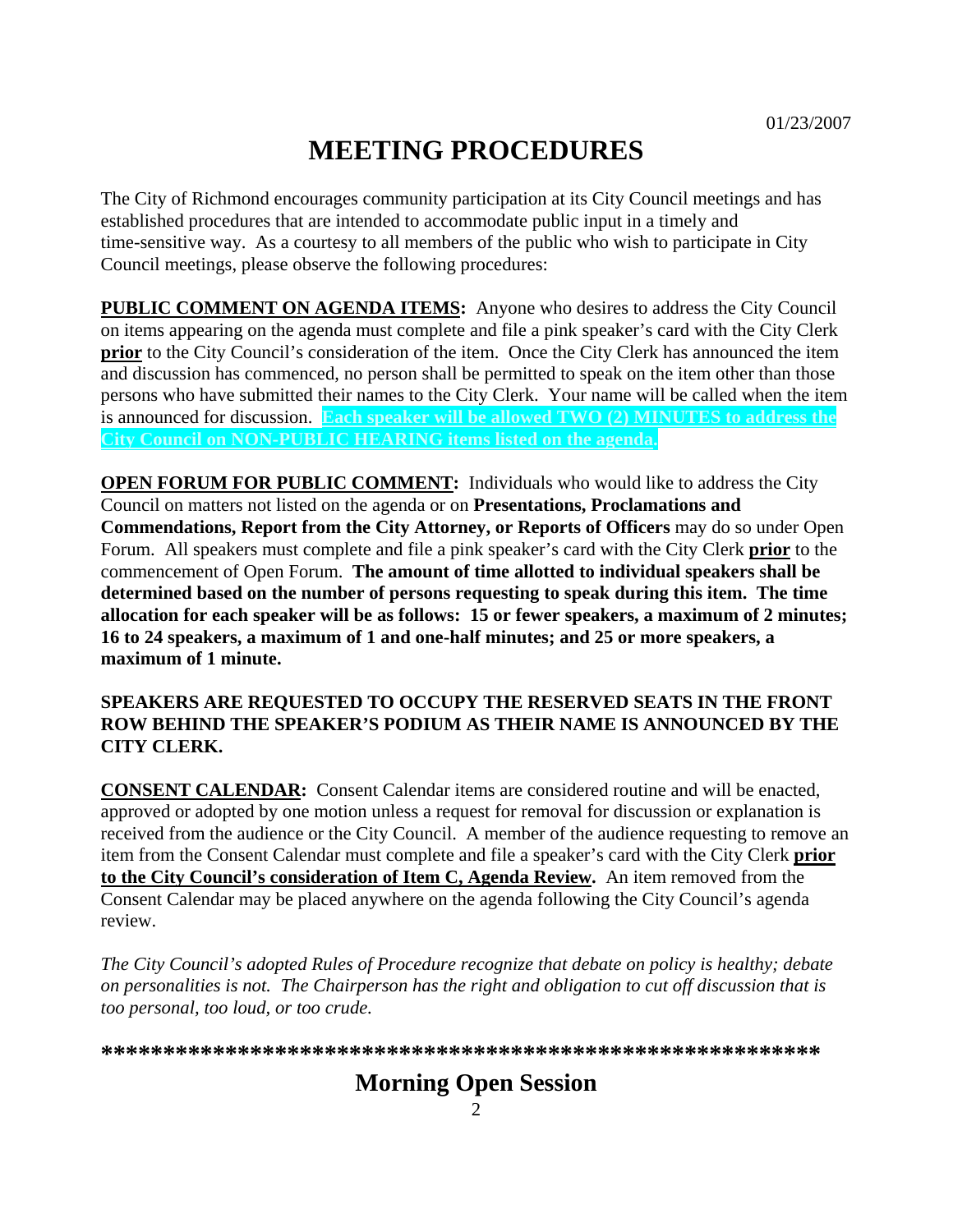8:30 a.m.

### **A. ROLL CALL**

### **B. PUBLIC COMMENT**

### **C. ADJOURN TO CLOSED SESSION**

# **Closed Session**

#### Shimada Room of City Hall

### **A. CITY COUNCIL**

- **CC A-1.** CONFERENCE WITH LEGAL COUNSEL EXISTING LITIGATION (Subdivision [a] of Government Code Section 54956.9)
	- Three Cases: Coalition of Concerned Citizens of Pt. Richmond v. City of Richmond Martin v. City of Richmond Techno Coatings, Inc. v. City of Richmond
- **CC A-2.** CONFERENCE WITH LEGAL COUNSEL ANTICIPATED LITIGATION Significant exposure to litigation pursuant to Subdivision (b) of Government Code Section 54956.9:

One Case

**CC A-3.** CONFERENCE WITH REAL PROPERTY NEGOTIATOR (Government Code Section 54956.8)

| Property:                   | Westridge at Hilltop Apartments, 2490<br><b>Lancaster Drive</b>                                           |
|-----------------------------|-----------------------------------------------------------------------------------------------------------|
| <b>Negotiating Parties:</b> | Tim Jones, Richmond Housing<br>Authority, and Sarah Metherell,<br><b>Steadfast Residential Properties</b> |

Under Negotiation: Price and Terms

# **Evening Open Session**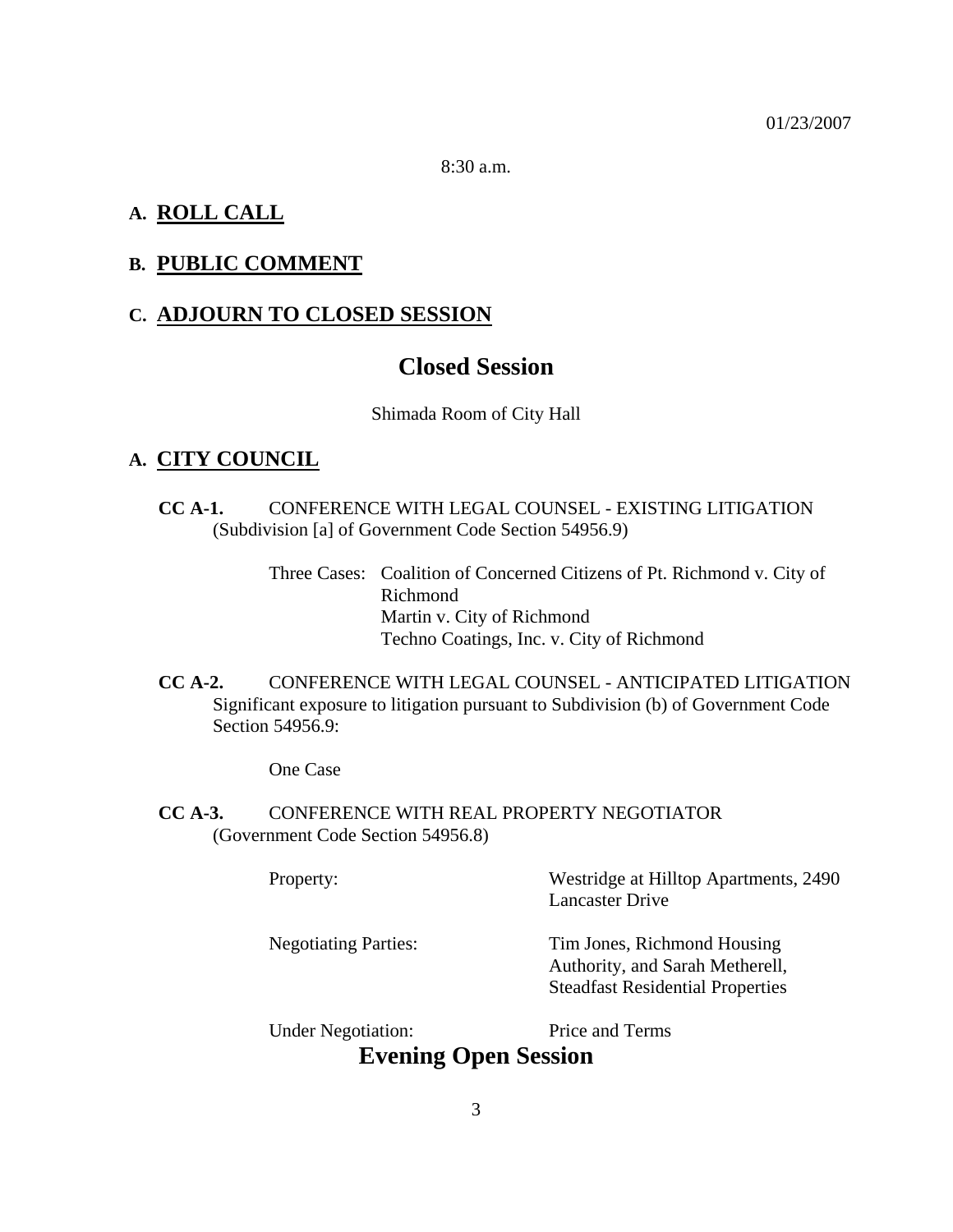# **Swearing-in-Ceremony**

#### 6:30 p.m**.**

## **A. ADMINISTER THE OATH OF OFFICE TO COUNCILMEMBER APPOINTEE**

**A-1.** Administer the Oath of Office of Councilmember to Harpreet S. Sandhu. On January 16, 2007, the Council appointed Mr. Sandhu to fill the vacancy on the City Council.

## **B. RECESS**

**\*\*\*\*\*\*\*\*\*\*\*\*\*\*\*\*\*\*\*\*\*\*\*\*\*\*\*\*\*\*\*\*\*\*\*\*\*\*\*\*\*\*\*\*\*\*\*\*\*\*\*\*\*\*\*\*\*\*\*\*** 

# **Richmond Community Redevelopment Agency**

6:55 p.m.

# **PLEDGE TO THE FLAG**

# **A. ROLL CALL**

# **B. STATEMENT OF CONFLICT OF INTEREST**

## **C. CONSENT CALENDAR**

- **C-1. APPROVE** a six-month contract with Wagstaff and Associates for an amount not to exceed ninety thousand dollars (\$90,000) to prepare a State-mandated Environmental Impact Report (EIR) for Richmond's newly-designated Enterprise Zone - Richmond Community Redevelopment Agency (Steve Duran 307-8140).
- **C-2. APPROVE** minutes of the Evening Session held on January 16, 2007- City Clerk's Office (Diane Holmes 620-6513).

# **D. OPEN FORUM FOR PUBLIC COMMENT**

# **E. ADJOURNMENT**

# **CITY COUNCIL**

4 7:00 p.m.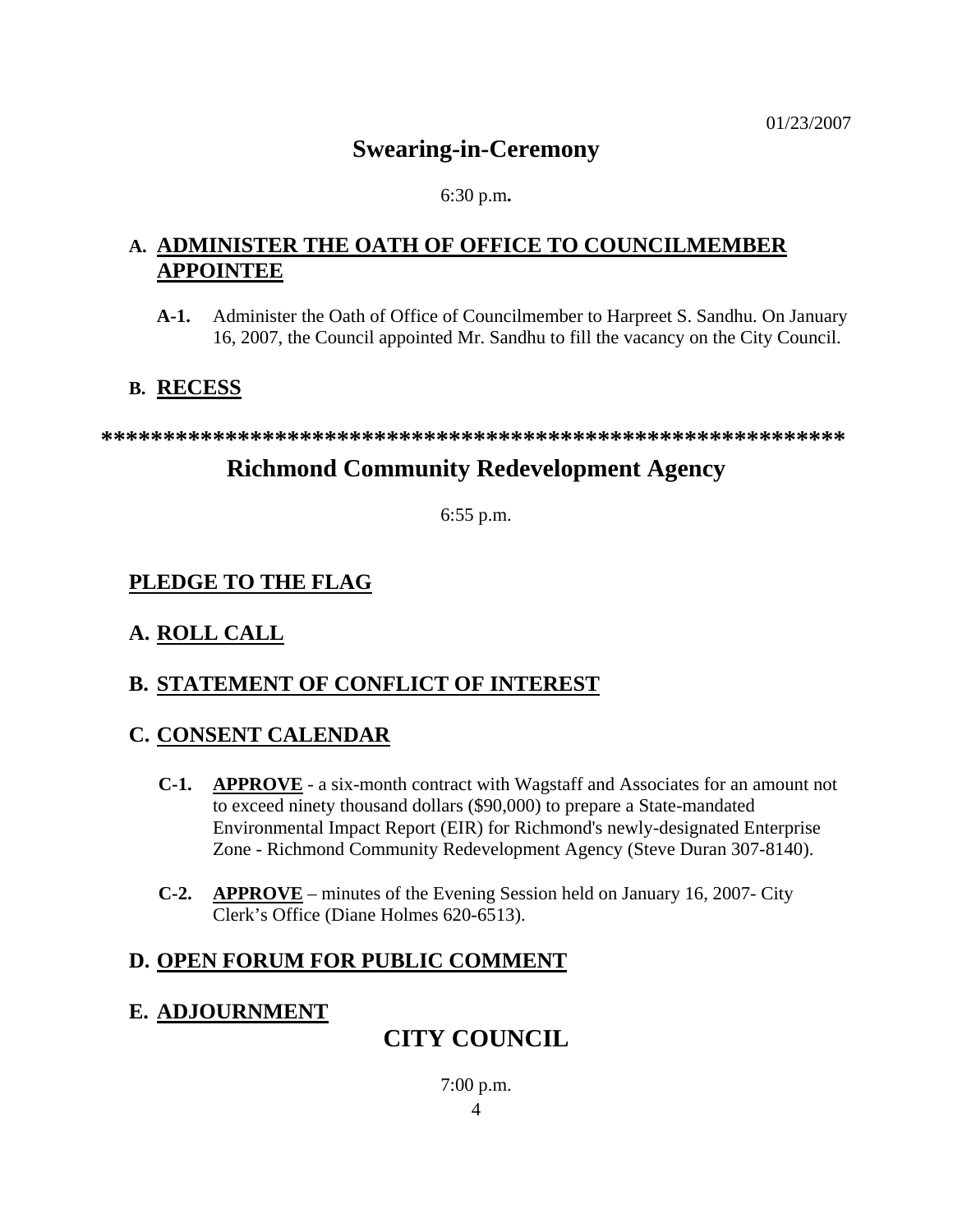#### **A. ROLL CALL**

#### **B. STATEMENT OF CONFLICT OF INTEREST**

#### **C. AGENDA REVIEW**

## **D. REPORT FROM THE CITY ATTORNEY OF FINAL DECISIONS MADE AND NON-CONFIDENTIAL DISCUSSIONS HELD DURING CLOSED SESSION**

#### **E. OPEN FORUM FOR PUBLIC COMMENT**

### **F. PRESENTATIONS, PROCLAMATIONS, AND COMMENDATIONS**

#### **G. ELECTION OF VICE MAYOR**

#### **H. CONSENT CALENDAR**

- **H-1. ADOPT A RESOLUTION** (1) accepting funds from the 2006-07 North Richmond Waste and Recovery Mitigation Fee Fund currently being held by Contra Costa County to be used to finance certain strategies as identified in the Interagency Agreement for an amount not to exceed \$461,677, and (2) authorize the City Manager or his designee to administer those funds in a manner consistent with the terms of the attached agreement - City Manager's Office (Bill Lindsay 620-6512).
- **H-2. ADOPT AN ORDINANCE** establishing wages, salary, and compensation for the new classification of Head of Reference (Librarian) (salary range: \$5,275 - \$6,412/month) - Human Resources (Leslie Knight 620-6600).

#### **H-3. THIS ITEM HAS BEEN REMOVED**

- **H-4. APPROVE** promissory note secured by Deed of Trust to facilitate a \$300,000 interest bearing loan from the City of Richmond to the Richmond Police Activities League (PAL) to provide temporary financial support for the PAL Youth Center expansion project to allow PAL to complete construction of the project – City Manager's Office (Bill Lindsay 620-6512).
- **H-5. ADOPT AN ORDINANCE** adding a Comprehensive Planning Fee to the Master Fee Schedule to recover the cost of comprehensive planning activities, including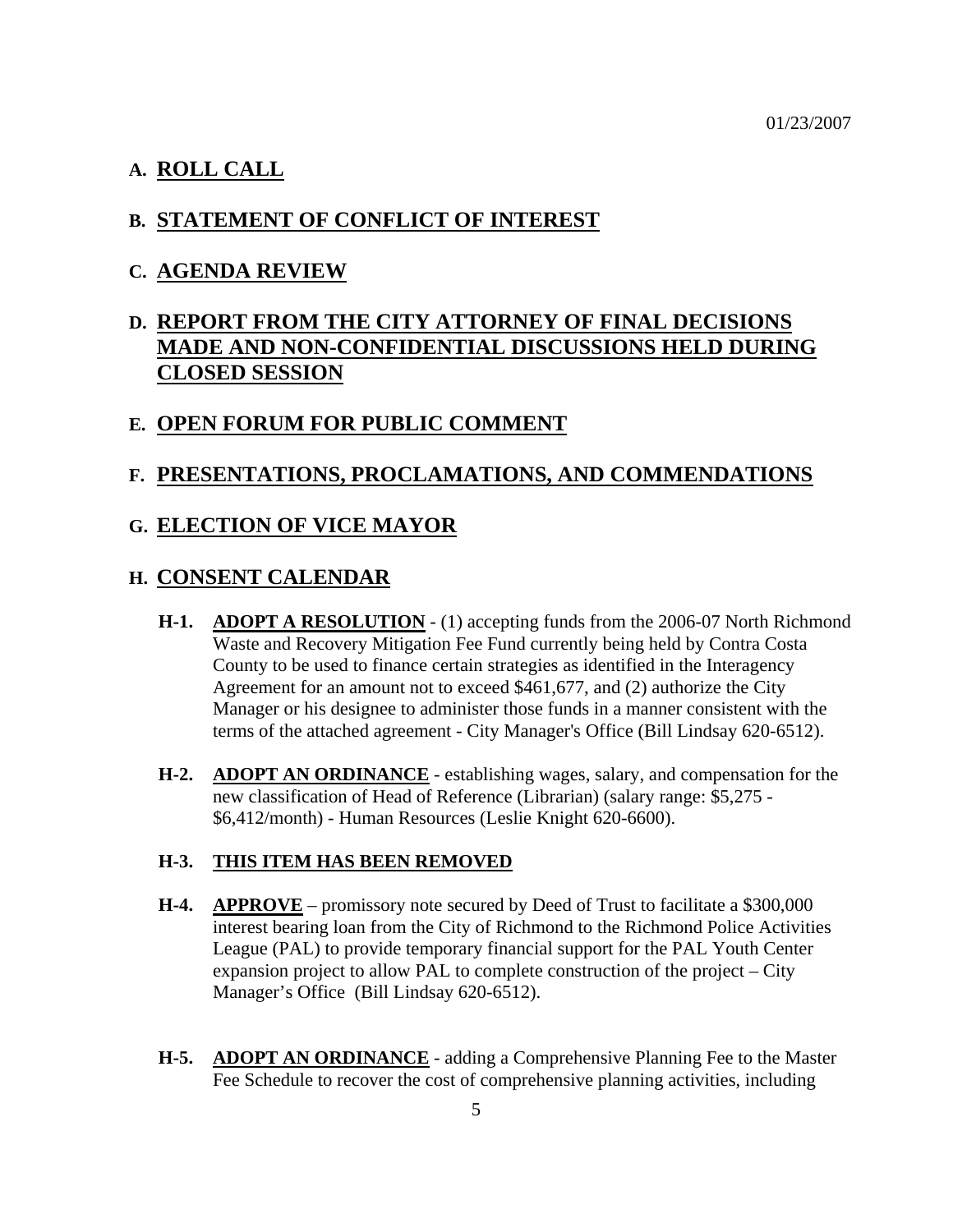maintenance of the General Plan, Specific Plans, and the Zoning Ordinance - Planning Department (Richard Mitchell 620-6706).

- **H-6. ADOPT A RESOLUTION** of Support, Acceptance, and Appropriation stating the City's willingness to accept the Preserve America funding if awarded, and demonstrating the City's commitment to carrying out an expanded historical resources reconnaissance survey project - Planning Department (Richard Mitchell 620-6706).
- **H-7. ADOPT AN ORDINANCE** rezoning to Planned Area (PA) Development the Site Known As "Terminal One" for the Point Richmond Shores Residential Condominium Development Project – Planning Department (Richard Mitchell 620- 6706).
- **H-8. APPROVE** the minutes of the Morning and Evening Sessions held on January 16, 2007- City Clerk's Office (Diane Holmes 620-6513).

#### **I. PUBLIC HEARINGS**

**I-1.** Consider the appeal of a Planning Commission denial of variances from minimum lot width and size for four undeveloped lots located on York Street, Cherry Street, and Duboce Avenue and direct staff to return with a resolution setting forth the City Council's finding and decision – Planning Department (Richard Mitchell 620-6706).

#### **J. RESOLUTIONS**

#### **K. ORDINANCES**

**K-1. INTRODUCE AN ORDINANCE** – amending section Chapter 9.22 of the Richmond Municipal Code specifying an additional public nuisance and providing penalties, relating to discharges that result in the activation of sirens associated with the Community Warning System - Councilmember Butt (620-6581).

### **L. COUNCIL AS A WHOLE**

- **L-1.** Review and approve submittal of the final draft of the City of Richmond's Community Survey to the National Research Center for final approval and distribution - City Manager's Office (Bill Lindsay 620-6512).
- **L-2.** Consider staff recommendations and next steps to resolve the issues regarding West County Wastewater District's request for the City of Richmond to vacate the